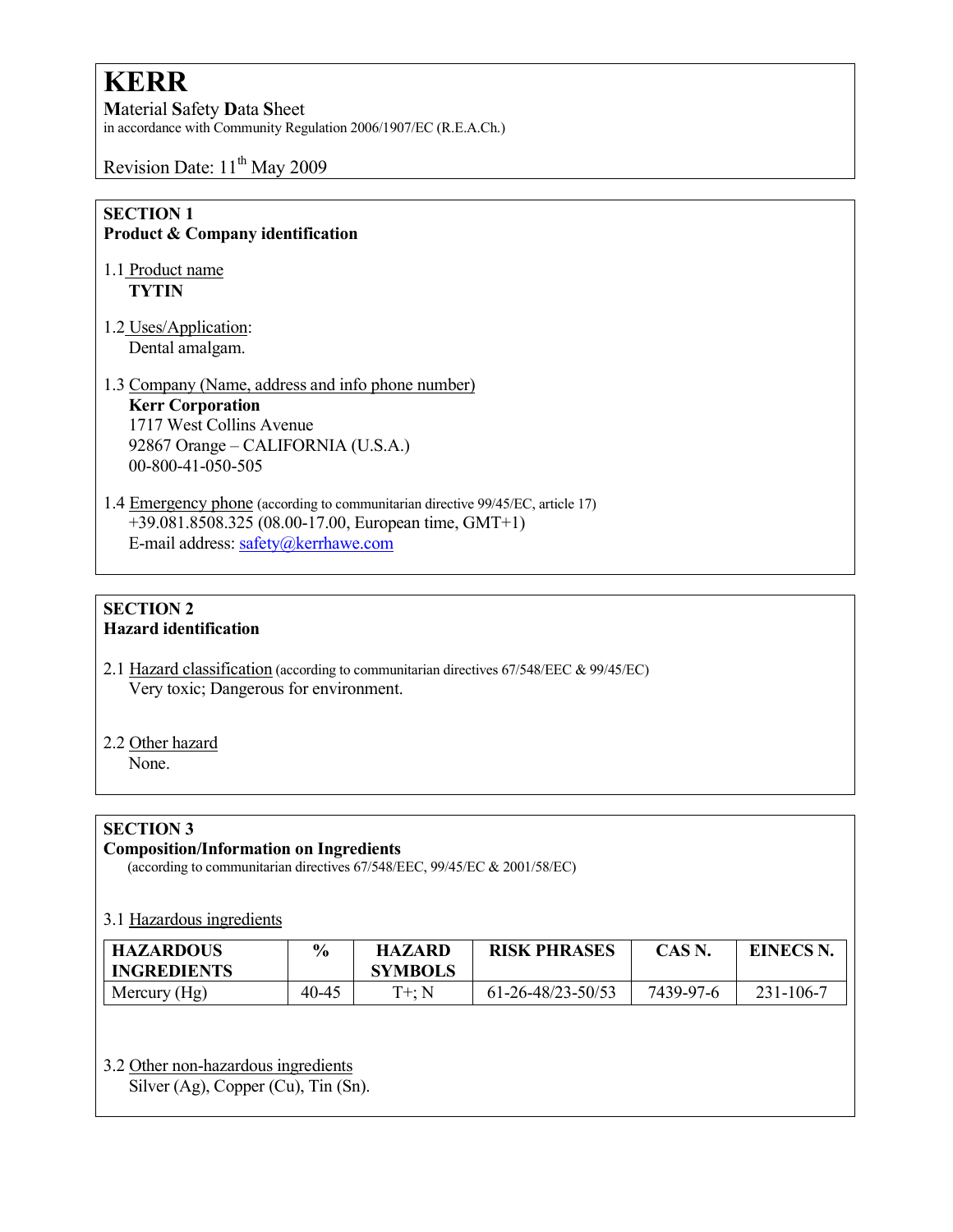# SECTION 4 First aid measures

4.1 Treatment for eye contact: Wash thoroughly with water for 15 minutes holding upper and lower eyelids.

4.2 Treatment for skin contact: Wash thoroughly with soap and water. Consult a physician.

4.3 Treatment for inhalation (breathing): Remove to fresh air. Consult a physician.

4.4 Treatment for ingestion (swallowing): Consult a physician immediately.

# SECTION 5 Fire-fighting Measures

5.1 Suitable extinguishing media: Not applicable.

5.2 Forbidden extinguishing media: Not applicable.

5.3 Special fire fighting measures: None.

5.4 Unusual fire and explosion hazards: High temperature increases vaporization of the mercury.

5.5 Special protection equipment: Not applicable.

# SECTION 6 Accidental Release Measures

6.1 Personal Precautions: In case of vapours development, wear appropriate respiratory protection.

6.2 Environmental Precautions: Do not allow product to contaminate ground, drains and rivers.

6.3 Reclaiming Methods: Vacuum area using commercially available mercury vapour depressants or specialized vacuum cleaners avoiding dust formation. Sweep up much spillage as possible using absorbent material and transfer it in available containers. Use special mercury vacuum cleaner.

# SECTION 7

Handling and Storage (according to article 5 of communitarian directive 98/24/EC)

7.1 Handling Precautions: When mercury vapours are developed, use a mask with filter for mercury vapour. Avoid eating or smoking in areas where mercury is handled or stored

7.2 Precautions in case of Fire and Explosion: None.

7.3 Storage Conditions: Keep container tightly closed.

7.4 Suggested container(s): Use containers provided by manufacturer.

7.5 Indication for Combined Storage: Avoid contact with halogens and nitric acid.

7.6 Environmental precautions: Avoid product dispersion into the environment.

7.7 Other Precautions: Use according to directions.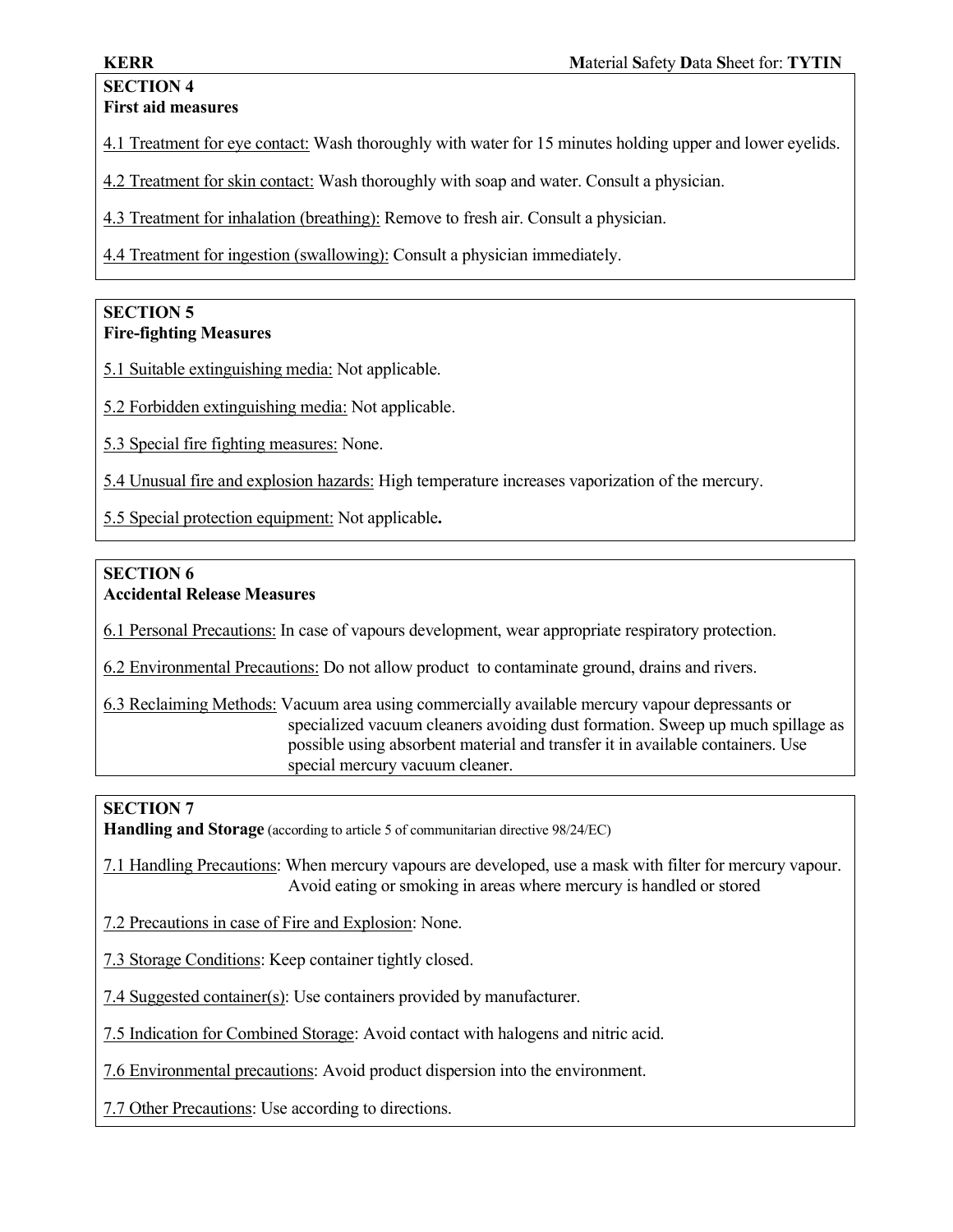| <b>SECTION 8</b>                                                                                            |                                                                                                                                                                                                                              |                                                     |                                                                                                                                                                                                                        |
|-------------------------------------------------------------------------------------------------------------|------------------------------------------------------------------------------------------------------------------------------------------------------------------------------------------------------------------------------|-----------------------------------------------------|------------------------------------------------------------------------------------------------------------------------------------------------------------------------------------------------------------------------|
| <b>Exposure controls/personal protection</b>                                                                |                                                                                                                                                                                                                              |                                                     |                                                                                                                                                                                                                        |
| 8.1 Exposure Limits:                                                                                        | <b>TWATLV:</b>                                                                                                                                                                                                               | $0,025 \text{ mg/m}^3$ (Hg);                        | $0,1$ mg/m <sup>3</sup> (Ag);                                                                                                                                                                                          |
|                                                                                                             |                                                                                                                                                                                                                              | 1 mg/m <sup>3</sup> (Cu);                           | $2 \text{ mg/m}^3$ (Sn);                                                                                                                                                                                               |
| 8.2 Exposure control measures                                                                               |                                                                                                                                                                                                                              |                                                     |                                                                                                                                                                                                                        |
| 8.2.1 Precautionary Measures:<br>(according to communitarian directives 89/686/EEC & article 4 of 98/24/EC) |                                                                                                                                                                                                                              |                                                     |                                                                                                                                                                                                                        |
| Ventilation:                                                                                                | Local Exhaust Ventilation: Recommended to keep airborne vapours under<br>exposure limits.<br>Special Ventilation: Not applicable.<br>Mechanical (General) Ventilation: Not applicable.<br>Other Ventilation: Not applicable. |                                                     |                                                                                                                                                                                                                        |
| <b>Respiratory Protection:</b>                                                                              | When working in areas where exposure limits are exceeded, wear dust<br>mask with approved cartridge for mercury vapours.                                                                                                     |                                                     |                                                                                                                                                                                                                        |
| Hands Protection:                                                                                           | Vinyl gloves are sufficient.                                                                                                                                                                                                 |                                                     |                                                                                                                                                                                                                        |
| Eyes Protection:                                                                                            | Safety glasses may be used.                                                                                                                                                                                                  |                                                     |                                                                                                                                                                                                                        |
| Skin Protection:                                                                                            |                                                                                                                                                                                                                              | before eating, smoking, or using toilet facilities. | Handle in accordance with good personal hygiene and safety practices.<br>These practices include avoiding unnecessary exposure. Employees who<br>handle mercury should wash their hands thoroughly with soap and water |
| Other Protective Equipments:                                                                                |                                                                                                                                                                                                                              | A lab coat or apron may be used.                    |                                                                                                                                                                                                                        |
| Measures listed in this paragraph are to be considered as indications and NOT prescriptions (89/656/EEC)    |                                                                                                                                                                                                                              |                                                     |                                                                                                                                                                                                                        |
| 8.2.2 Environment exposure control measures<br>Not Applicable.                                              |                                                                                                                                                                                                                              |                                                     |                                                                                                                                                                                                                        |

| <b>SECTION 9</b>                                            |                                                       |  |
|-------------------------------------------------------------|-------------------------------------------------------|--|
| <b>Physical and Chemical Properties</b>                     |                                                       |  |
| 9.1 General information                                     |                                                       |  |
| Appearance: Powder: blackish-grey alloy (Ag, Cu, Sn)        | Odour: Odourless (both powder and liquid)             |  |
| Liquid: Mercury (a silver, mobile, liquid)                  |                                                       |  |
| 9.2 Information related to health, safety and environment   |                                                       |  |
| $pH$ : Not applicable (N/A)                                 | Relative density: N/A                                 |  |
| Boiling point: $356^{\circ}$ C (674 $^{\circ}$ F)           | Specific gravity $(H_2O = 1)$ : 13,35 g/ml            |  |
| Flash point: N/A                                            | Solubility: $0.002g/100g$ of water at 20 $^{\circ}$ C |  |
| Flammability: Not flammable.                                | Partition coefficient n-octanol/water: N/D            |  |
| Lower Explosivity Limit (L.E.L.): N/A                       | Viscosity: N/A                                        |  |
| Upper Explosivity Limit (U.E.L.): N/A                       | Vapour density (air = 1): 6,93 (Mercury)              |  |
| Oxidizing properties: N/A                                   | Evaporation rate (n-butane = 1): $N/A$                |  |
| Vapour pressure: $0,0012$ mm of Hg at $20^{\circ}$ C (68°F) | Melting point: $-3.33^{\circ}$ C ( $-38^{\circ}$ F)   |  |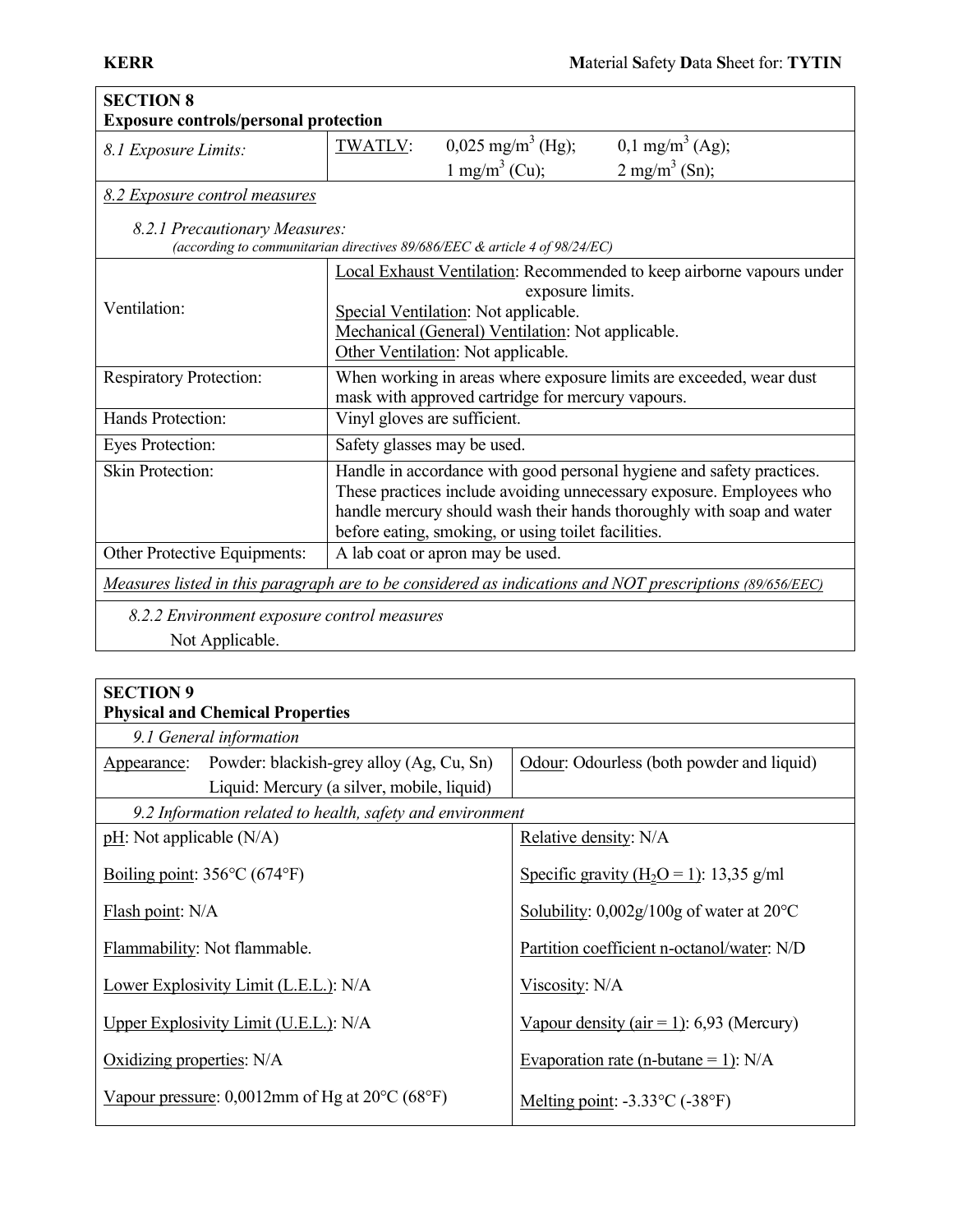9.3 Other information (according to communitarian directives 94/9/EC):

Miscibility: N/A.

Conducibility: N/A

Solubility in Lipids: N/A

Gases Group: N/A

#### SECTION 10 Stability and Reactivity

Stability: Stable.

10.1 Conditions to avoid: High temperatures.

10.2 Materials to avoid (incompatibility): Halogens, nitric acid.

10.3 Hazardous decomposition products: Mercury vapours.

Other precautions:

Hazardous Polymerization Products: Will not occur

Safety significance in case of change in physical appearance: None

Stabilizers: No stabilizers are present in this product.

#### SECTION 11 Toxicological Information

CMR effects (Carcinogenicity, Mutagenicity and toxicity for reproduction): Toxic for reproduction (Category 2): May cause harm to the unborn child.

Effects and hazards of eye contact: May cause redness and irritation to the eyes. Acute exposure: Possible visual disturbances.

 $\mathcal{L}_\text{max}$  , and the contribution of the contribution of the contribution of the contribution of the contribution of the contribution of the contribution of the contribution of the contribution of the contribution of t

Effects and hazards of skin contact: May cause redness and irritation to the skin. Acute exposure: May cause sensitization dermatitis.

Effects and hazards of Inhalation (Breathing): May cause bronchiolitis, pneumonitis pulmonary edema.

Effects and hazards of Ingestion (Swallowing): May cause neurotoxic/nephrotoxic effects.

Effects for prolonged Exposure: Chronic mercury poisoning results in nervous irritability, weakness, tremors, gengivitis, erethism and greying of lens of the eye. Medical conditions aggravated: kidney disorders.

Toxic-kinetic effects: Unknown.

Effects on metabolism: Unknown.

Toxicological data for ingredients:

| <b>Mercury</b>           | $LC_{Lo}$ (inhalation rabbit, 30 hours) | $0.03 \text{ mg}/1$ |
|--------------------------|-----------------------------------------|---------------------|
| Copper (Acute toxicity): | $LD_{50}$ (intraperitoneal mouse)       | $3,5 \text{ mg/Kg}$ |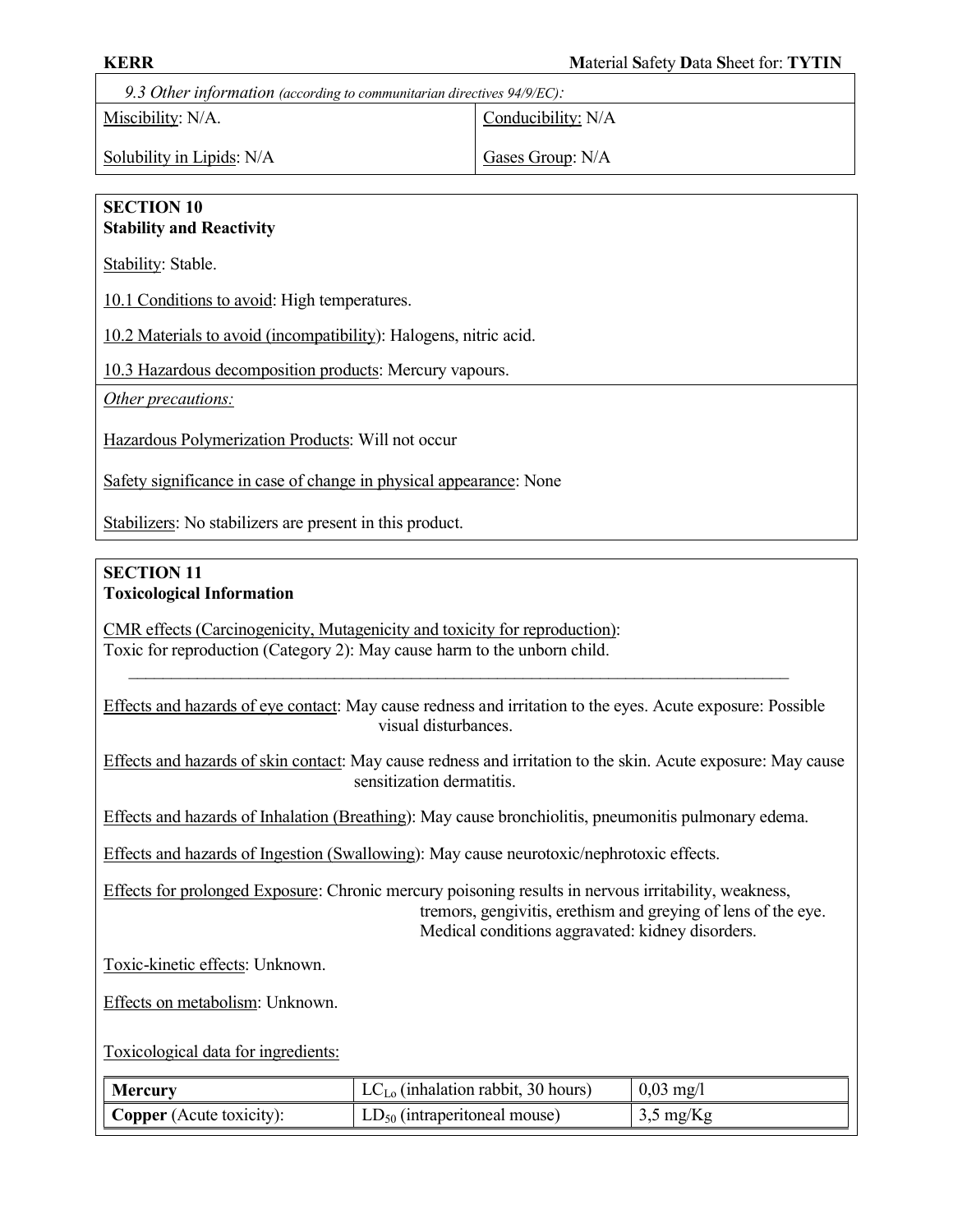#### SECTION 12 Ecological Information

The product is very toxic to aquatic organisms and dangerous for potable and underground waters.

12.1 Eco-toxicity: Not available

12.2 Mobility: Not available

12.3 Persistence and degradability: Not available.

12.4 Bioaccumulative potential: BCF: 155,986 (Mercury); 108 (Copper).

12.5 Results of PBT (Persistent Bio-Toxicity) assessment: Not available

12.6 Other adverse effects: Not available

Aquatic toxicity data for single ingredient:

| <b>Mercury</b> | $LC_{50}$ (Labeo rohita, 96 hours)        | $0,018 \text{ mg}/1$ |
|----------------|-------------------------------------------|----------------------|
| Copper         | $EC_{LO}$ (Oncorhynchus mykiss, 96 hours) | $0,022 \text{ mg}/1$ |
|                | ECNO (Daphnia, 24 hours)                  | $0,004 \text{ mg}/1$ |
|                | $EC_{LO}$ (Daphnia, 24 hours)             | $0,006 \text{ mg}/1$ |

\_\_\_\_\_\_\_\_\_\_\_\_\_\_\_\_\_\_\_\_\_\_\_\_\_\_\_\_\_\_\_\_\_\_\_\_\_\_\_\_\_\_\_\_\_\_\_\_\_\_\_\_\_\_\_\_\_\_\_\_\_\_\_\_\_\_\_\_\_\_\_\_\_\_\_\_\_\_\_\_

# SECTION 13

# Disposal considerations

Dispose of in accordance of local regulations.

## SECTION 14 Transport information

14.1 Sea transportation (IMDG)

UN number: 2809 Class: 8 Packing group: III EMS-No: F-A, S-B Stowage/segregation: Category B (away from lodgings and azides); Limited Quantity: 5 Kg; Proper shipping name: Mercury



# 14.2 Air transportation (ICAO/IATA)

UN number: 2809 Class: 8 Packing group: III Label: 8 Maximum quantities: 35 Kg (Passenger Aircraft); 35 Kg (Cargo Aircraft only) Limited Quantity: / Proper shipping name: Mercury

14.3 Transportation by Road/Railway (RID/ADR)

UN number: 2809 Class: 8 Packing group: III Label: 8 Limited Quantity: LQ19 (5 Kg/30 Kg for combined, 5 Kg/20 Kg for bandaged trays). Proper shipping name: Mercury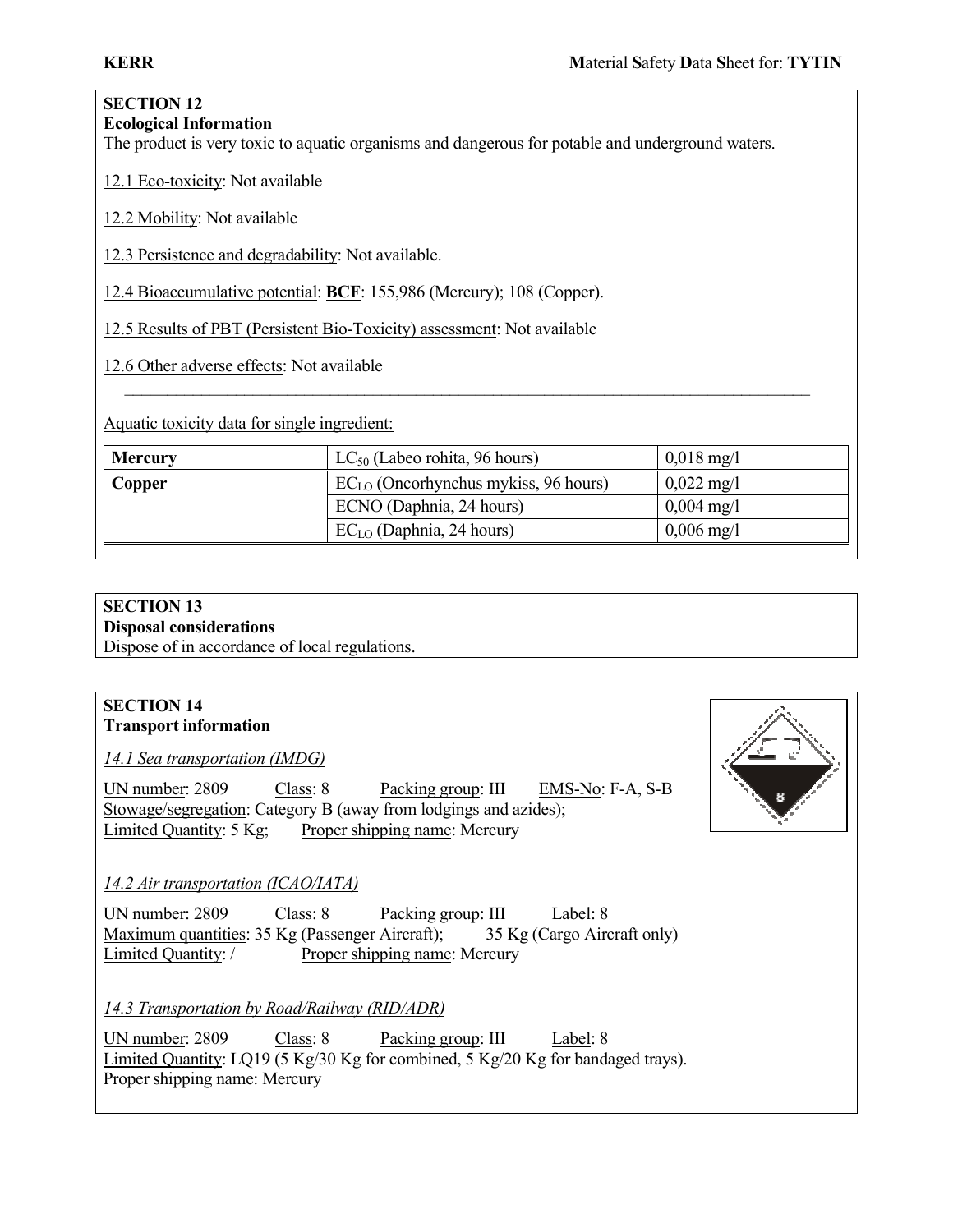SECTION 15 (Classification according to communitarian directives 67/548/EEC & 99/45/EC) Regulatory information

Hazard labelling not required.

This product is an exempted medical device (directive 1999/45/EC, article 1, paragraph 5g).

# SECTION 16

# Other information

16.1 Risk phrases of all ingredients

- 61 May cause harm to the unborn child.
- 26 Very toxic by inhalation.
- 48/23 Toxic: danger of serious damage to health by prolonged exposure through inhalation.
- 50/53 Very toxic to aquatic organisms, may cause long-term adverse effects in the aquatic environment.

# 16.1.1 Safety phrases of all ingredients

- 53 Avoid exposure obtain special instructions before use.
- 45 In case of accident or if you feel unwell, seek medical advice immediately (show the label whenever possible)
- 60 This material and its container must be disposed of as hazardous waste
- 61 Avoid release to the environment. Refer to special instructions / safety data sheets

16.2 Sources of key data used to compile the Safety Data Sheet:

European Chemicals Bureau (ECB – www.ecb.jrc.it) European chemical Substances Information System (ESIS - www.ecb.jrc.it/esis) A.C.G.I.H. (www.acgih.org) N.I.OS.H. (www.cdc.gov/niosh/) O.S.H.A. (www.osha.gov/) U.E. (www.europa.eu/index\_it.htm) I.A.R.C. (www.iarc.fr/) N.T.P. (www.ntp.niehs.nih.gov)

#### European Community Directives:

| 67/548/EEC: | Classification, packaging and labelling of dangerous substances.                                  |
|-------------|---------------------------------------------------------------------------------------------------|
| 99/45/EC:   | Directive concerning the approximation of the laws, regulations and administrative                |
|             | provisions of the Member States relating to the classification, packaging and labelling of        |
|             | dangerous preparations.                                                                           |
| 2001/58/EC: | Second amendment of directive 91/155/EEC for the definition of a detailed arrangement             |
|             | of specific information relating to dangerous preparations (art. 14 of 99/45/EC) and              |
|             | substances (art. 27 of 67/548/EEC).                                                               |
| 89/656/EEC: | Directive on the minimum health and safety requirements for the use by workers of                 |
|             | personal protective equipment at the workplace (third individual directive within the             |
|             | meaning of Article 16 (1) of Directive 89/391/EEC).                                               |
| 89/686/EEC: | Approximation of the laws of the Member States relating to personal protective                    |
|             | equipment.                                                                                        |
| 94/9/EC:    | Approximation of the laws of the Member States concerning equipment and protective                |
|             | systems intended for use in potentially explosive atmospheres                                     |
| 98/24/EC:   | Protection of the health and safety of workers from the risks related to chemical agents at work. |